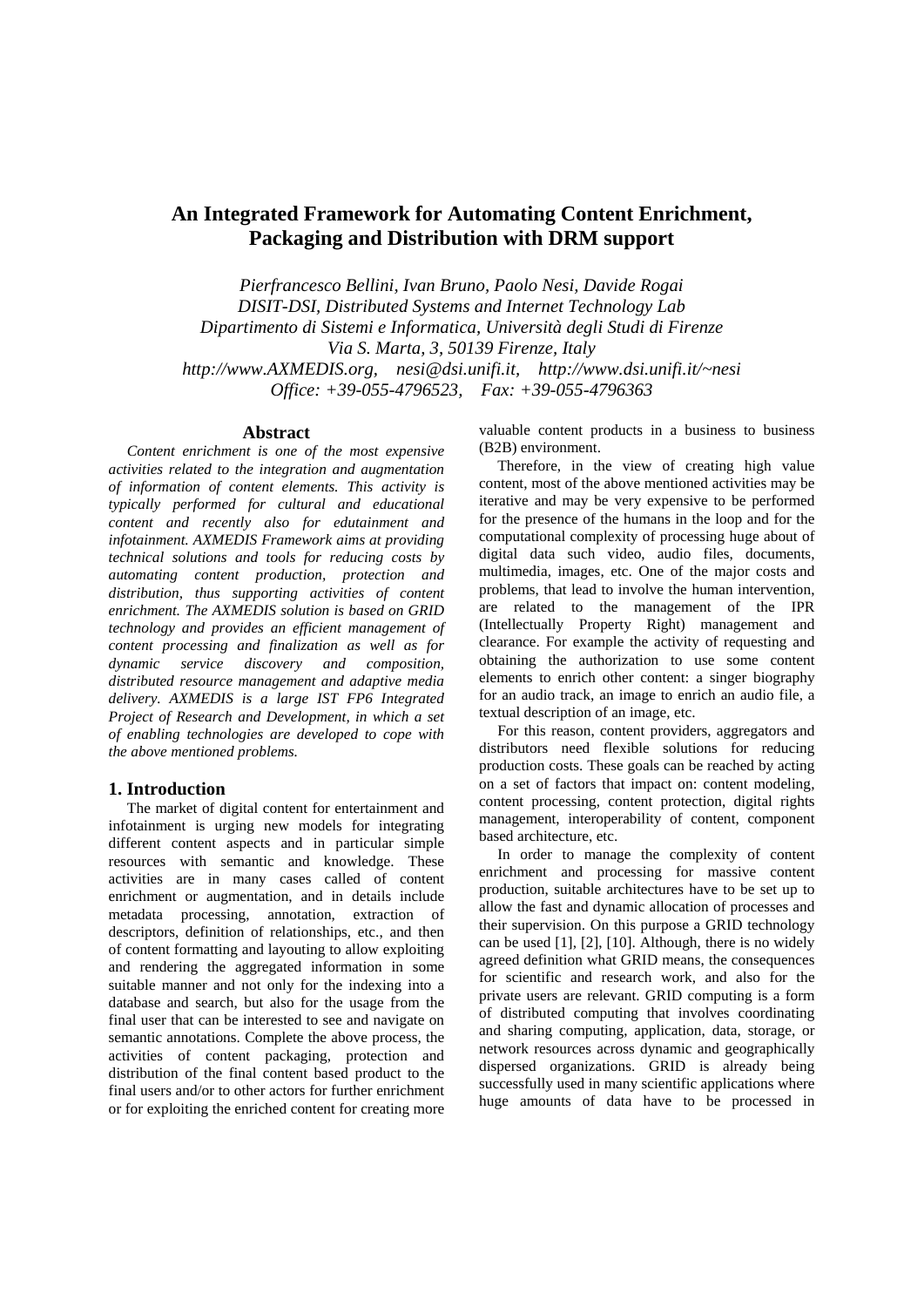reasonable time and/or stored. According to the work described in this paper, the GRID Computing is declined to the production and management of multimedia content. It is probable that a large number of multimedia services (music, video, radio, television, etc.) are changing towards real-time on-demand services: VOD, IPTV, DVB-H, I-TV, etc. Crucial technical issues of providing access to such services are user-friendliness, universal access to services, as well as an efficient service GRID middleware that enables the dynamic service discovery and composition, distributed resource management and adaptive media production and delivery according to the user needs and context.

This paper describes how the AXMEDIS Framework and solution can address the above mentioned problems in an integrated manner. AXMEDIS framework provides a set of innovations, technical solutions and tools to allow the automation of cross media content production, packaging, protection and distribution, including enrichment and integration [3], [7], [8], [9]. AXMEDIS is based on and extended a set of standards: MPEG-21 [5], [6], XML, WSDL, XSLT, SMIL, OMA, etc.

AXMEDIS is a large Integrated Project of Research and Development partially founded by the European Commission in IST FP6 and includes more than 35 partners (core and affiliated) among them (in any specific order): University of Florence, HP, EUTELSAT, TISCALI, University Politecnic of Catalogna, University of Leeds, Telecom Italia, BBC, Telecom Lituania, Giunti Ilabs, SIAE, SDAE, ELION, ETRI, EPFL, FHGIGD, ACIT, AFI, STRATEGICA, EXITECH, XIM, University of Reading, Accademia Nazionale di Santa Cecilia, etc. More technical information including about how to make registration and affiliation to AXMEDIS can be recovered on www.axmedis.org In addition, AXMEDIS is going to be used in VARIAZIONI eContentPlus project on content enrichment. The VARIAZIONI project includes many other cultural institutions such as ALBENIZ, Sibelius Academy, etc., and technical partners GERMINUS, University Pompeo Fabra, University of Florence, etc. (see [4]).

# **2. AXMEDIS General Overview**

In Figure 1, the technical architecture of AXMEDIS is reported. The whole architecture is based on a set of facilities organized in the so called the **AXMEDIS model supports and plugins**. It includes a set of core technologies and support modules at the basis of the whole set of the AXMEDIS tools for authoring, administration, content distribution, content playing, and content sharing via P2P and other traditional channels. Almost all the AXMEDIS tools (for content authoring, distribution and processing) can be (i) manually used by end-users and/or (ii) remotely controlled by means of external tools via dedicated Web Services (WSs) to automate their activities. This permits to create a large variety of architectures, including also those based on some supervising control based on (i) Workflow Management Systems such as Open Flow and in the future also with BizTalk or (ii) some higher level AXMEDIS GRID, also called AXMEDIS Content Processing, AXCP.

An **AXMEDIS Content Factory** can be built on the basis of AXMEDIS tools in a scalable and flexible manner. Tuning for example, AXCP GRID size, database size and type, number of authoring tools, number and type of tools/algorithms and libraries for content processing, licenses, integration support based on Workflow or not, etc.

In the rest of this section, the most relevant areas of AXMEDIS are described while the AXCP aspects and capabilities are better described in the following sections.

**AXMEDIS Distribution tools** for automating the content publication and acquisition/sharing in the business area allowing the interconnection of AXMEDIS Content Production Factories by means of the AXEPTools which is a secure and legal P2P tool. Among connected AXMEDIS Content Production Factories, it is also possible to make distributed queries to search for content, and to automatically publish and acquire/update content from/to the business partners, etc. The tools in this area also allow scheduling content distribution and publication towards external web services for example those of front end distribution servers. The distribution tools include the AXMEDIA P2P for distributing and sharing content among final users by means of secure P2P network by using BitTorrent technology.

**AXMEDIS Players** for content playing and execution on several different platforms, to built specific and customized content players for PC, PDA, and mobiles, and as Active X or plugins for other tools for enforcing the DRM.

**AXMEDIS DRM Servers** which are protection and supervising tools for registering users, certificating users, authenticating devices and tools, monitoring all the activities on the AXMEDIS content on AXMEDIS players and tools, processing licenses, managing black lists, and collecting and reporting the information about content usage and rights exploitation, etc.

**Workflow Management tools** include a set of micro tools and interfaces which are pervasively connected to all the AXMEDIS tools and plug-ins to allow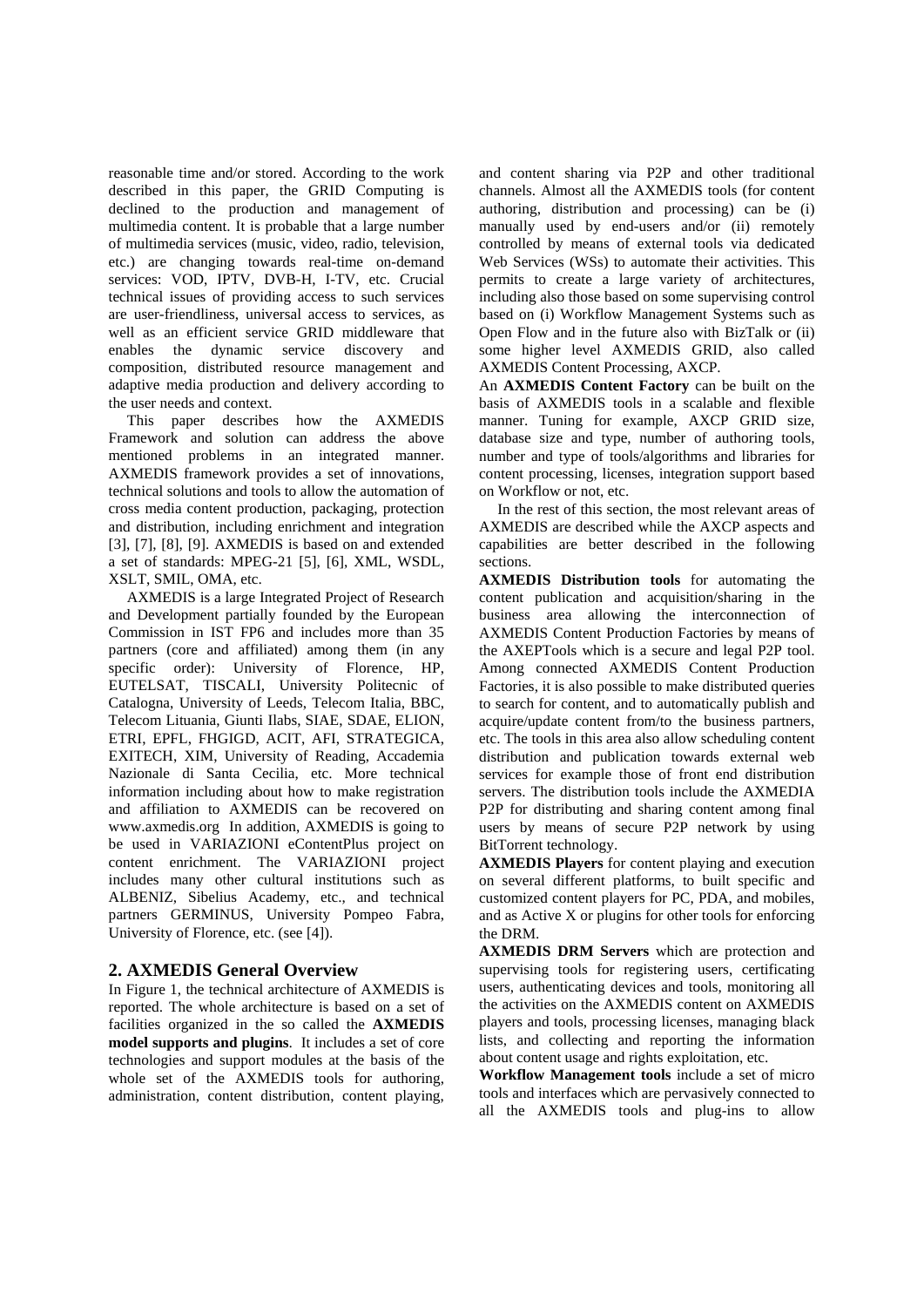

**Fig.1 – AXMEDIS Technical Architecture.** 

interfacing the whole content factory to Workflow tools such as Open Flow and BizTalk.

**AXMEDIS Database** includes the AXMEDIS/MPEG-21 database model, supporting the storage and access to AXMEDIS content via a set of metadata for each object called AXInfo that can be customized. The database also includes produced licenses for the objects, history of performed actions on content, potentially available rights for each digital resource, models of contracts, etc.

**AXMEDIS Accounting tools** allow content producers, distributors or collecting societies to collect administrative information and reports about their content in order to gathering information about the list of rights that have been exploited on their AXMEDIS objects by the final users and by the business users.

#### **3. Content Enrichment problems**

On the basis of the reported technical architecture (see Fig.1), the AXMEDIS framework can be used to set up several different configurations of AXMEDIS Factories for content enrichment and production.

In Fig. 2, a simplified flow of a possible content enrichment process is depicted to put in evidence the problems and the differences of performing the content enrichment on protected and non protected content elements.

In Fig.2, the flow starts with the collection/ingestion of non protected content and metadata. In AXMEDIS, as well as in other architectures, the content ingestion can be performed automatically collecting/crawling content and metadata from legacy CMSs (Content Management Systems). Once the content is ingested, the content elements and information are indexed and the AXMEDIS Factory can be used for:

- producing content in some integrated format and/or package (integrating/relating metadata, annotations, and digital resources, each other) and indexing, storing/organizing them in some database,
- early content enrichment by adding manually and/or automatically: (i) semantic descriptors, (ii) extracting content descriptors for video, audio, document, multimedia, images, etc. (performing adaptation and content processing when needed), (iii) annotations and associating them to content and its internal structure and information (segmentation, labeling, etc.),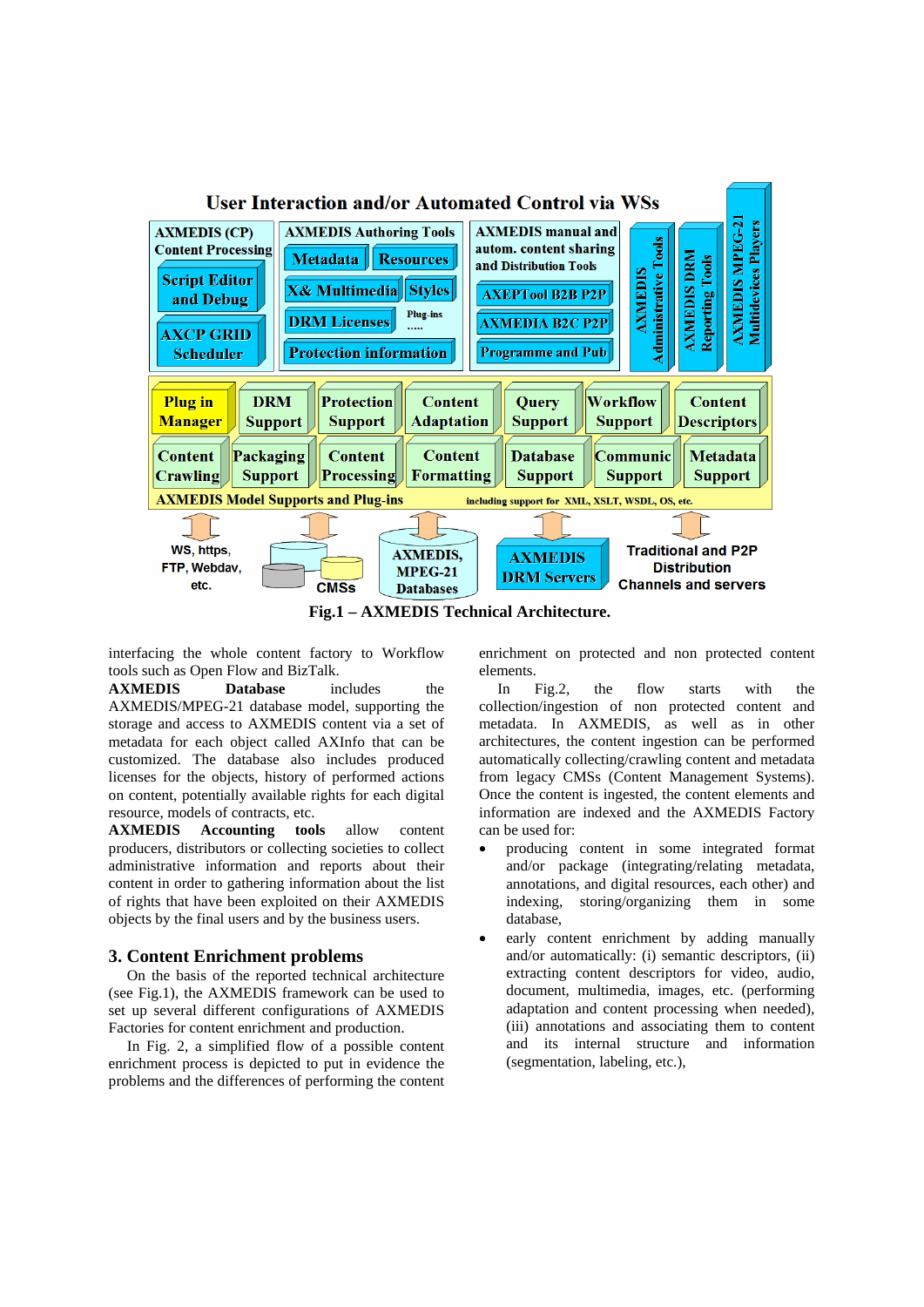

**Fig.2 – Enrichment and distribution of protected and non protected content** 

- storage of the enriched content in some database,
- addition of some other clued content for preparing the enriched content for usage, for example synchronization with SMIL, SVG or integration with HTML, etc.
- preparing content for distribution according to different preferred formats (adapting the content format and changing its layout according to distribution channel profile, device profile, network profile and also user profile), for one or more different:
	- o devices/tools such as: PC, PDA, Mobiles, STBs, etc.,
	- o distribution channels such as: satellite, internet, mobile, P2P, etc.,
- Content Protection: protecting content according to some Protection Information model that may depend on the channel and device and user (MPEG-21 IPMP, Window Media, etc.),
- DRM Licensing: applying DRM (Digital Rights Management) rules according to IPR information and business models obtained from some administrative CMS (Content Management System), defining and issuing licenses (may be in different formats) for its usage on AXMEDIS tools (i.e., processing, authoring, distribution and players tools),
- Content Distribution: performing the effective distribution: broadcasting, P2P content sharing, etc.

In the above described process, it has to be noted that the ingested content can be early enriched with annotations, semantic information, multimedia and metadata information, including also IPR and licensing

information. While the respect of IPR information on content distribution is enforced by means of content protection technologies and formalized in some DRM licenses. This allows to specify for each specific content element who is authorized to do what and with which constraints (time, location, etc.). This approach allows creating a package that can be shared among different peoples and experts for manual and/or semiautomatic content enrichment in the respect of the IPR.

Thus, the protected content can be manipulated and further enriched only by authenticated and certified tools and according to the produced license that formalize the actions/rights that can be performed on each specific content element by each specific actor of the content enrichment process. Thus the ingestion of protected content has to follow a differed path (see Fig.2).

AXMEDIS solves the above problem providing an integrated framework and a number of tools for content processing and enrichment that are intrinsically supported by DRM tools. The AXMEDIS framework is mainly based on MPEG-21 [5], [6], and OMA as cross-media models, for packaging and DRM, and provides tools for content sharing and distribution at B2B level, and it is capable to work with a multichannel architecture for B2C distribution for the production of content on demand [8], [9]. The AXMEDIS cross media content model attempts to wrap any digital resource in a container to make them ready for delivering by using a large range of business and transaction models and supporting them with some DRM.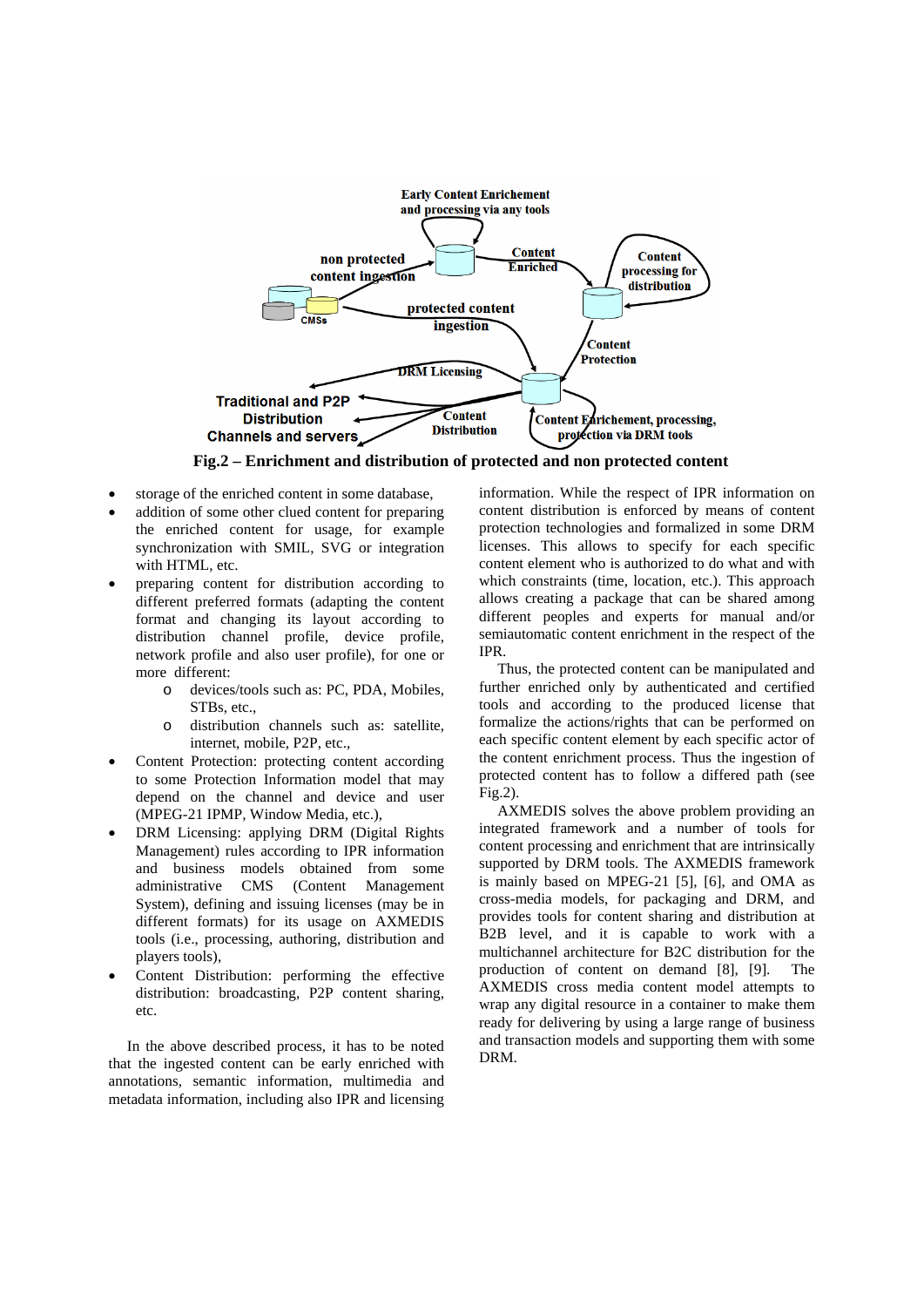# **4. Content Processing Language Features**

The AXMEDIS Content Processing Area and the related language have been designed to provide a set of features and capabilities for automating content production and processing.

The processing algorithms are specified in terms of script code (Spider Monkey) allowing the manipulation of complex AXMEDIS data types and simple digital resources and content in general, and for the direct access to the AXMEDIS database and processing queries with the help of the AXMEDIS Query Support. The available data types, operators and accessible algorithms allow manipulation of any digital resources in a large number of formats for: images, audio files, video, documents, multimedia (including MPEG-4, HTML, SMIL, LOM, etc.), plus MPEG-21 aspects, MPEG-21 DI, DID, REL, IPMP, etc.

As regard the processing capabilities, an AXCP Rule formalises in its language features to perform the following activities on content.

### **Content Retrieval and Storage, Ingestion and Gathering** from

- Content Management Systems, from file system, or protocols: ODBC, MySQL, ORACLE, MS-SQL, etc., files systems, http and ftp accesses;
- Many different CMSs via Focuseek Crawler;
- AXMEDIS MPEG-21 database;
- other AXMEDIS content Factories by means of the P2P tools, namely AXEPTool;
- **Content and Metadata Processing** such as
- metadata manipulation, mapping and adaptation;
- content adaptation, extraction of descriptors, transcoding, synchronisation, estimation of fingerprint, watermarking, indexing, document summarization, keywords extraction;
- audio-video synchronisation, segmentation, labelling of content and definition of relationships;
- **Content Composition and Enrichment** for
- processing resources and coupling/annotating them with metadata and semantic information;
- packaging content elements in AXMEDIS, MPEG-21 and OMA formats;
- creation of content components or objects as a combinations of raw assets such as Text, Images, Audio, Video, Animation, metadata, descriptors, licenses, multimedia objects such as MPEG-4, HTML, SMIL, macromedia tool files, games, etc.;
- creation of content as linear, nested or hierarchical combination of content components;

### **Content Formatting**

- gluing content elements together by means of SMIL based templates and applying style sheets (XSLT) to define the usage interface (format, layout) of the content collection and the interested content usage paradigms (leaving open some parameters). For example, karaoke, collection browsing, selection menus, sliding presentation, stable background with a window with live video, animated text moving on an image, running text, etc.;
- optimization of styling parameters left open or defining them manually to arrange for example: best fitting of images in the screen, optimizing the amount of text in the page, best time fitting, etc.;

# **Content Protection** such as:

- Protection of digital resources and full objects with their complex structure;
- creation of Protection Information parameters (IPMP of MPEG-21, OMA);
- Applying Protection Information model to AXMEDIS object such as, segmenting digital resources, applying encryption, scrambling;
- Posting specific protection information for each given object to the DRM servers;

## **Content Licensing**

- Generating license from license model and additional information, storing licenses, posting them on license server automatically;
- Transcoding/translating licenses from MPEG-21 REL to ODRL OMA formats;
- verification of licenses against available rights to simulate the usage from the user site;

#### **Content Publication and Distribution** towards

- any distribution channel, producing programme and its schedule;
- P2P network of other AXMEDIS Factories of content integrators, producers, and distributors.

Have to be highlighted that the AXCP Language provides a way to use C++ plug-ins and to call generic WebServices. These features can be profitably used in content enrichment, for example calling external WebServices (e.g. search engines, metadata archives, etc.) that can be used to add new metadata or to add new content. Moreover specific plug-ins can analyze the content using specific algorithms (image analysis, audio analysis) to infer properties that can be used to enrich the content itself.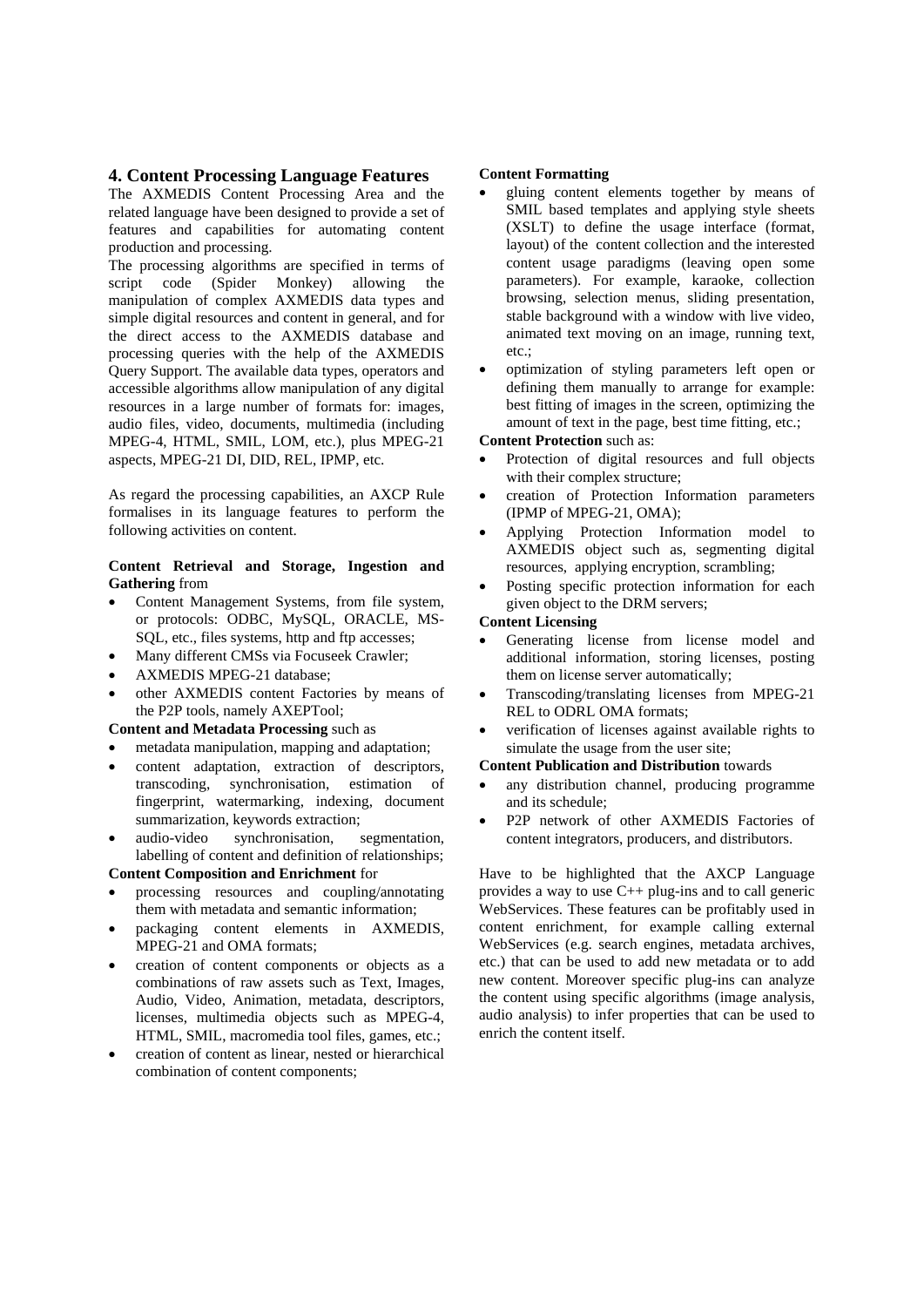# **5. AXMEDIS Content Processing Tools**

In order to exploit the above features, the AXMEDIS Content Processing Area is governed by a set of tools as depicted in Fig.3 and described as follows.

**AXMEDIS Rule Editor (see Fig.4)**: it is capable to produce, debug, test and validate the executable AXCP Rules. An AXCP Rule is:

- written using the AXCP language for content production which is an extension of Java script;
- tested, debugged and validated on the AXMEDIS Rule Editor;
- activated for content processing on any AXCP GRID Node or on a single computer;
- used/parameterized for producing content on demand or to be integrated in your content factory;
- activated from your Workflow Manager engine via web service;



The AXCP GRID consists of a set of general purpose or specialized computers (called AXCP GRID Nodes or Engines) to execute AXCP Rules governed by the AXCP Rule Scheduler.

The processing capabilities and functionalities reported in the previous section and exploited from AXCP Tools and Rules are expandable by realizing or installing a set of additional plug-ins, by using the AXMEDIS Plug-in descriptor and solution.

# **5.1 AXCP Rule Scheduler**

The AXCP Scheduler performs scheduling of AXCP rules in GRID nodes according to the content production and processing needs in terms of time and resources. It performs the rule firing/activation, rule executor discovering and management and rules dispatching. It is capable to receive commands for remote control and provide reporting (notifications, exceptions, logs, etc…) via a web service.

The AXCP Rule Scheduler manages AXCP rules and the available AXCP GRID Nodes. Each of them has a corresponding counterpart model on the Scheduler side to represents its capabilities and status. Knowing the availability and capabilities of each GRID Node is mandatory to verify the suitability of the computer that will execute the rule. To this end, the association of Rule to a GRID Node is based on the analysis of their profiles/capabilities.

Each AXCP GRID Node provides its profile/capabilities descriptor during its first connection and discovery/connection in the GRID network, containing:

- Execution status: running, idle, etc
- Identity and information of the executor: computer



#### **Fig. 4 – AXCP Rule Editor**

name, IP address, location, etc.

- Capabilities: CPU, RAM, Clock, Disk Space, OS, available workload, network cost for the communication with the database, etc.
- Tools Provided: AXMEDIS Plug-Ins installed and External tools Plug-In installed.

# **5.2 AXCP GRID Node**

The AXCP GRID Node is an Executor of Rules running on each GRID Node. It receives the Rule code to be executed from the Scheduler and provides to it the notifications, exceptions and errors messages at runtime. It is a computational unit in the distributed environment where rules are executed. It hosts the Spider Monkey Javascript engine for JavaScript code execution and the GRID interface for the network communication. The architecture of the AXCP GRID Node is mainly constituted by the following main components: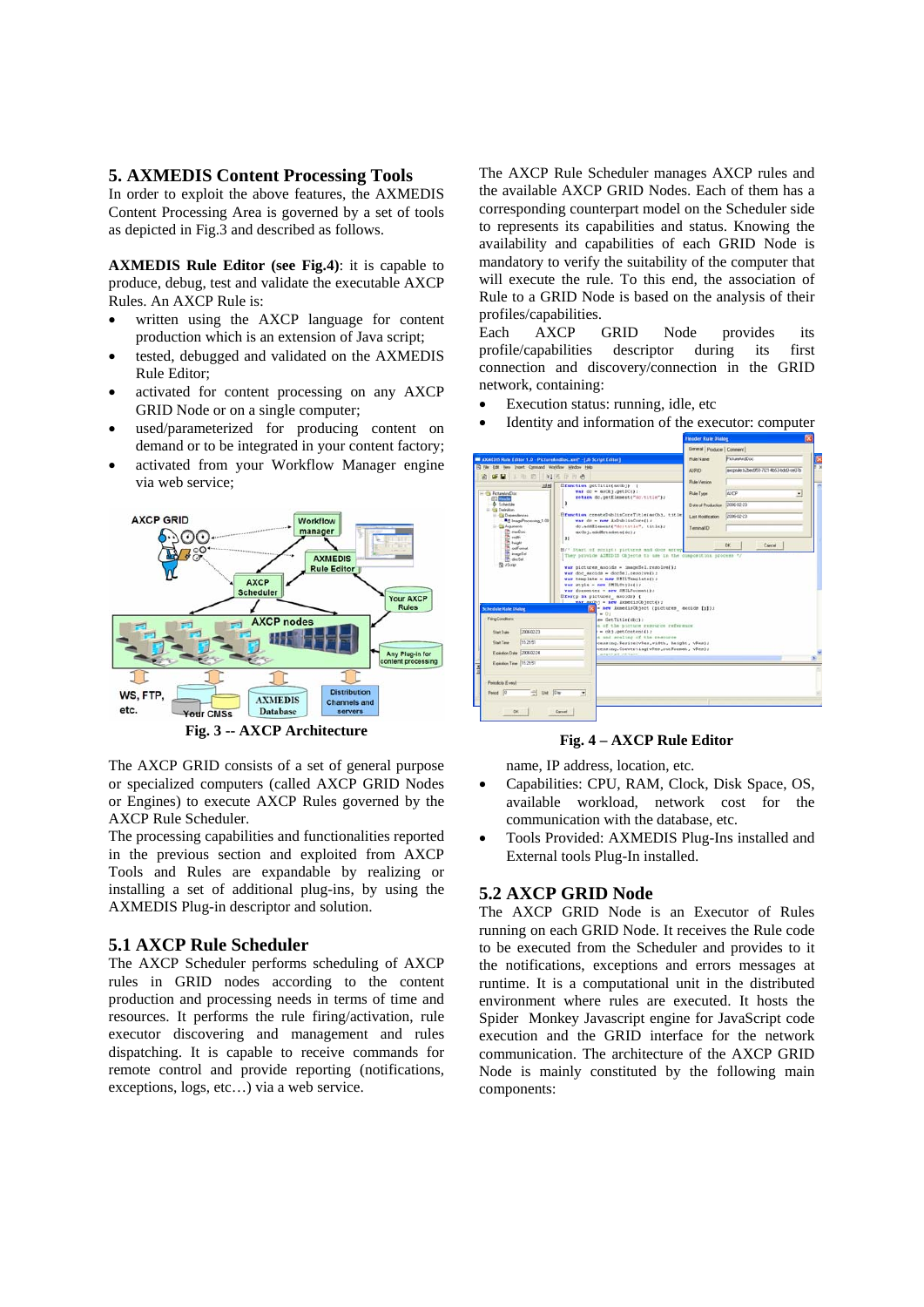- **Rule Executor Manager** to control the *Script Executor*;
- **Rule Executor** to execute rules that include an instance of Spider Monkey Javascript Engine (called JS Engine).

The **Rule Executor Manager** is the interface between the Scheduler and the Rule Executor. The GRID Peer Interface allows the communication in the distribute environment and provides the support for:

- 1. receiving commands, messages, requests and files from the Scheduler;
- 2. sending messages, notifications, exceptions and files to the Scheduler;
- 3. being discovered by the Scheduler during the discovering phase.

The Rule Executor Manager analyses the Node to recover the information to build its profile that sends it to the Scheduler, when it is discovered. It stays in an idle status until the Scheduler engages it asking to put in execution a rule. In this case, the rule is received as an XML file, and then it is fired by the *Launcher*. The Rule Executor Manager provides to the *Rule Executor* the communication support. In this way, errors, status and the end of execution are notified to the Scheduler. Finally, it provides remote control commands to kill, pause, resume, of rules and to get the status of the executor.

The **Rule Executor** has been designed to host the JS Engine and run a Rule also in the *debugging* and *check* modalities. The former modality allows debugging and monitoring the execution of a Rule by means of traps in the code corresponding to breakpoints (interrupting the execution), watching variables and managing the stack of function calls. The latter modality allows verifying the syntax of the rule before to run definitively in the AXCP Rule Engine, and estimating by partial execution some parameters related to the complexity of the rule such as: requested time computation, amount of disk space, data transferring time, etc.

This last modality is obtained by executing the script without the real execution of the procedures that are the real cost of processing, with the aim of extracting the main parameters that are going to influence the execution time of the algorithm depending on the context (Executor) in which it is going to the executed.

The Spider Monkey JavaScript engine's built-in objects were extended by wrapping AXMEDIS data types (AXMEDIS JS Classes), functions (JS Functions) and AXCP plug-in tools deriving from the AXMEDIS Framework data types. They provide direct program services, or they can serve as interfaces to program's services. For example, an AXMEDIS JS Class that provides direct service might be one that handles all of an application's network access, or might serve as an intermediary broker of database services.

# **6. AXCP Rules and Tools**

An AXCP is comprised of three main sections (see Figs. 5). The *Header* contains general metadata such as: rule name, AXRID (Rule ID), rule version, rule type, software name, version of software, date of production, time of production, author, affiliation, URL, comment, last modification date and time. *Schedule* section contains temporal constraints describing the rule status ("*active*" or "*inactive*") and conditions for firing it such as: start date, start time, periodicity (monthly, daily, weekly, etc.), expiration date and expiration time. Such information is used by the AXCP Rule Scheduler in the GRID environment for planning the activity and associating active rules with available computational resources. *Definition* is the section that contains the rule signature in terms of list of arguments (parameters and selections), list of dependences (required AXMEDIS plug-ins) and the script code to run. Dependences define constrains on AXMEDIS plug-ins that has to be installed in a GRID node.

A XML formalization can be obtained from Fig. 5. An AXCP rule can be used for different purpose in the Content Processing Area.



**Fig. 5 – XML schema of the AXCP Rule**

For instance, in an AXMEDIS Content Factory three main different rules categories are used:

- *Publication Rule*: executed to automating the process of publishing AXMEDIS objects from the database to the distribution channel or P2P network;
- *Downloading Rule***:** executed to download a Selection of objects from the P2P network and